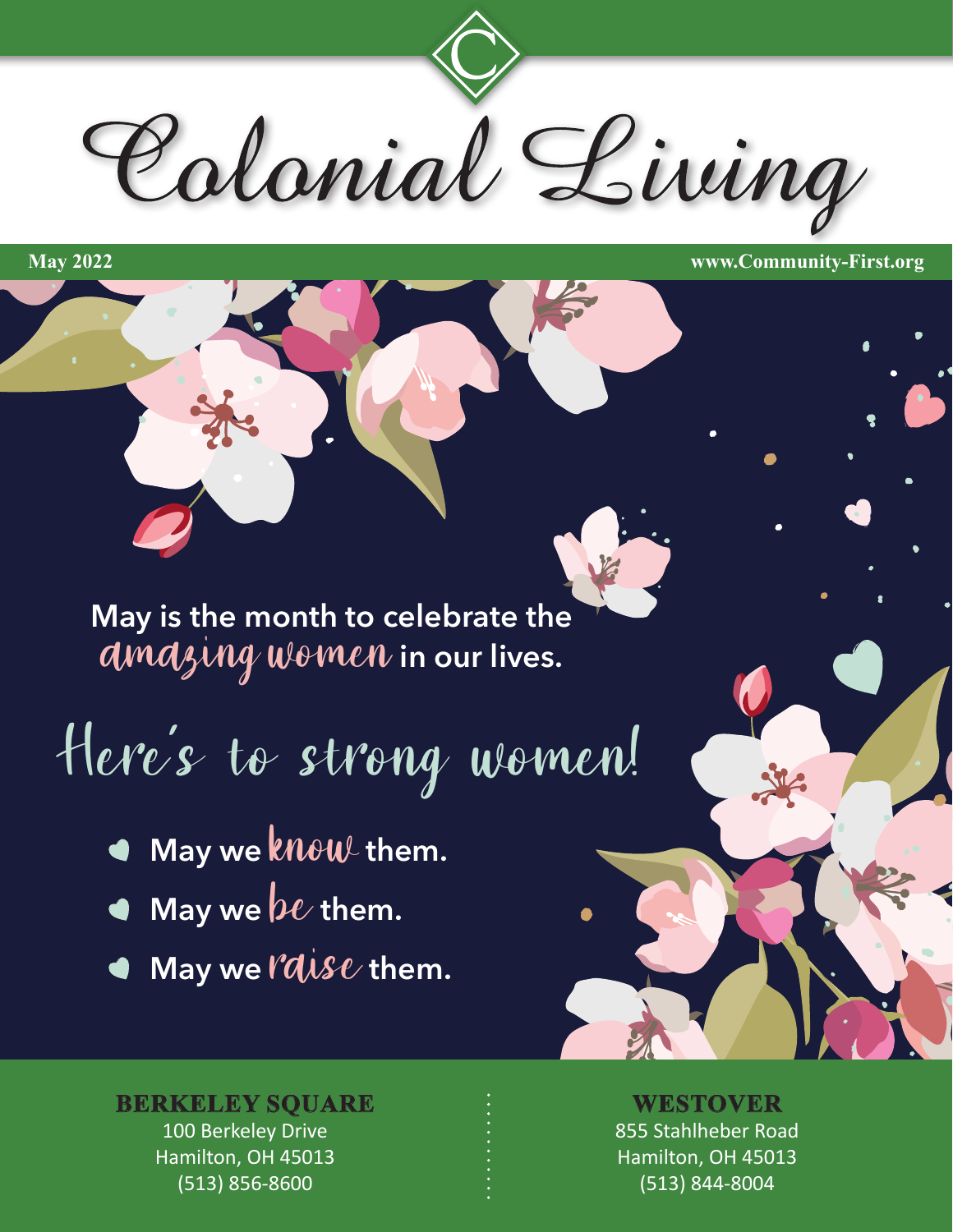

| Date                          | Time       | <i><b>Activity</b></i>                         | Location                                      |  |  |
|-------------------------------|------------|------------------------------------------------|-----------------------------------------------|--|--|
| Every Thursday                | 11:00 am   | <b>Chair Volleyball</b>                        | Theobald                                      |  |  |
| <b>Every Thursday</b>         | $3:00$ pm  | <b>Theater Thursday</b>                        | <b>Phillips</b>                               |  |  |
| Monday, May 2nd               | $1:00$ pm  | <b>Prayer Chain Committee</b>                  | Library                                       |  |  |
| Tuesday, May 3rd              | $1:00$ pm  | <b>Marion Thoms Painting</b>                   | Haith                                         |  |  |
| Tuesday, May 3rd              | 5:00 pm    | Monthly Buffet (cost: \$13 · RSVP to 867-4018) | Theobald                                      |  |  |
| Monday, May 9th               | 8-10:30 am | <b>Monday Morning Mocha</b>                    | <b>Coach House</b><br>(entrance by gift shop) |  |  |
| Tuesday, May 10th             | $9:30$ am  | <b>Shuffleboard Kick Off</b>                   | Shuffleboard Court                            |  |  |
| Tuesday, May 10th             | $1:00$ pm  | <b>Veterans Meeting</b>                        | <b>Phillips</b>                               |  |  |
| Wednesday, May 11th           | 10:00 am   | <b>Coffee with Rica</b>                        | Haith                                         |  |  |
| Wednesday, May 11th           | $2:00$ pm  | <b>Butler Co Historical Society</b>            | <b>Phillips</b>                               |  |  |
| Saturday, May 14th            | 11:00 am   | Mother's Day Brunch (RSVP to 856-8600)         | Theobald                                      |  |  |
| Saturday, May 14th            | $1:00$ pm  | <b>Dominoes</b>                                | Haith                                         |  |  |
| Monday, May 16th              | $9:00$ am  | Koffee Klatch (Cost: \$3 · RSVP to 867-4018)   | Theobald                                      |  |  |
| Tuesday, May 17th             | 3:00 pm    | <b>Book Club</b>                               | Library                                       |  |  |
| Tuesday, May 17th             | $9:30$ am  | <b>Shuffleboard</b>                            | <b>Shuffleboard Court</b>                     |  |  |
| Thursday, May 19th            | $1:30$ pm  | <b>Resident Meeting</b>                        | Theobald                                      |  |  |
| Friday, May 20th              | $4:00$ pm  | <b>Summer Kick Off Concert</b>                 | Manor House Lot                               |  |  |
| Saturday, May 21st            | $1:00$ pm  | <b>Trivial Pursuit</b>                         | Theobald                                      |  |  |
| Monday, May 23rd              | 8-10:30 am | <b>Monday Morning Mocha</b>                    | Coach House<br>(entrance by gift shop)        |  |  |
| Monday, May 23rd              | $1:00$ pm  | <b>Social Bridge</b>                           | Haith                                         |  |  |
| Tuesday, May 24th             | $9:30$ am  | <b>Shuffleboard</b>                            | <b>Shuffleboard Court</b>                     |  |  |
| Tuesday, May 24th             | 5:00 pm    | Happy Hour (Cost: \$8 • RSVP to 867-4018)      | Theobald                                      |  |  |
| Wednesday, May 25th           | $6:00$ pm  | <b>Bingo</b>                                   | Theobald                                      |  |  |
| Healthcare & Assisted Living  |            |                                                |                                               |  |  |
| <b>Every Monday</b>           | $2:00$ pm  | <b>Movie Monday</b>                            | <b>Phillips</b>                               |  |  |
| <b>Every Monday</b>           | 3:30 pm    | <b>Bible Study with Chuck Ullrich</b>          |                                               |  |  |
| <b>Every Tuesday</b>          | 10:00 am   | Dog Therapy with Dick Moore & Neva             |                                               |  |  |
| <b>Every Tuesday</b>          | 1:30 pm    | <b>Arts and Crafts</b>                         | <b>Activities Area</b>                        |  |  |
| <b>Every Tues &amp; Thurs</b> | $3:00$ pm  | <b>Bingo</b>                                   | <b>Butterfield Dining</b>                     |  |  |
| Every Wednesday               | 10:30 am   | <b>Bible Study with Mark FinFrock</b>          | Phillips                                      |  |  |
| <b>Every Wednesday</b>        | $1:30$ pm  | <b>Bingo with Ann &amp; Francie</b>            | <b>Activities Area</b>                        |  |  |
| Every Wednesday               | $3:00$ pm  | <b>Church Service</b>                          | Chapel                                        |  |  |
| <b>Every Thursday</b>         | $11:15$ am | <b>Catholic Communion</b>                      | Chapel                                        |  |  |
| Every Thursday                | 1:30 pm    | <b>Dog Therapy</b>                             | <b>Activities Area</b>                        |  |  |
| Monday, May 2nd               | $2:00$ pm  | <b>Music with B-Caged</b>                      | <b>Activities Area</b>                        |  |  |
| Wednesday, May 4th            | 4:00 pm    | <b>Wine and Cheese</b>                         | Haith                                         |  |  |
| Tuesday, May 10th             | 10:30 am   | <b>Music with Dick Watson</b>                  | <b>Activities Area</b>                        |  |  |
| Wednesday, May 11th           | 2:00 pm    | <b>Music with Musical Moms</b>                 | <b>Activities Area</b>                        |  |  |
| Thursday, May 12th            | 10:30 am   | <b>Music with Don Stegmiller</b>               | <b>Activities Area</b>                        |  |  |
| Thursday, May 12th            | $2:00$ pm  | <b>Music with Merri Moores</b>                 | <b>Activities Area</b>                        |  |  |
| Thursday, May 12th            | $2:00$ pm  | <b>Birthday Celebration</b>                    |                                               |  |  |
| Friday, May 13th              | $2:00$ pm  | <b>Music with Melford T Edwards</b>            | <b>Activities Area</b>                        |  |  |
| Monday, May 16th              | 1:30 pm    | <b>Music with Lou James</b>                    | <b>Activities Area</b>                        |  |  |
| Monday, May 23rd              | $2:00$ pm  | <b>Music with Coke Otto</b>                    | <b>Activities Area</b>                        |  |  |
| Wednesday, May 25th           | $2:00$ pm  | <b>Music with Mr. Chris</b>                    | <b>Activities Area</b>                        |  |  |
| Thursday, May 26th            | 8:30 am    | <b>Men's Breakfast</b>                         | Haith                                         |  |  |
| Thursday, May 26th            | $2:00$ pm  | <b>Music with Tami Powell</b>                  | <b>Activities Area</b>                        |  |  |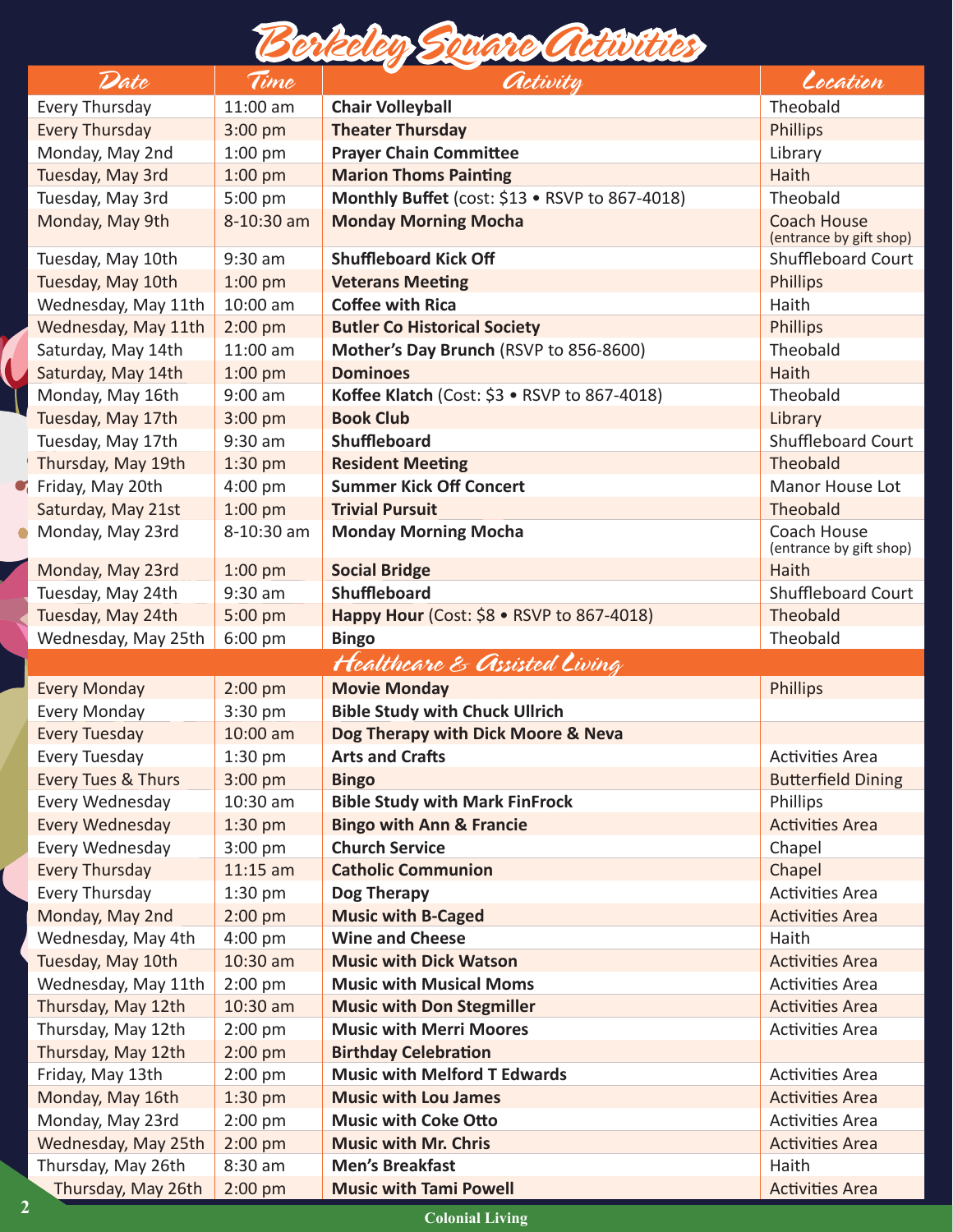## *Westover Activities*

| Date                | Time       | <i><b>Activity</b></i>                                                                                                                        | Location               |
|---------------------|------------|-----------------------------------------------------------------------------------------------------------------------------------------------|------------------------|
| Every Tues & Thurs  | $1:00$ pm  | <b>Chair Volleyball</b>                                                                                                                       |                        |
| Every Tuesday       | $2:00$ pm  | <b>Music Tuesday</b><br>May 3 - Crossroads<br>May 24 - Tami Powell<br>May 10 - Merri Moores<br>May 31 - Lanny White<br>May 17 - Richard Scott | <b>Activity Center</b> |
| Every Wednesday     | 10:00 am   | <b>Catholic Communion</b>                                                                                                                     | <b>Activity Center</b> |
| Every Thursday      | $2:00$ pm  | <b>Church Service</b>                                                                                                                         | <b>Activity Center</b> |
| <b>Every Friday</b> | 3:30 pm    | <b>Afternoon Bible Study</b>                                                                                                                  | Jamestown Room         |
| Every Saturday      | $2:00$ pm  | <b>Shuffleboard</b>                                                                                                                           | <b>Cullen Hall</b>     |
| Sunday, May 1st     | 4:00 pm    | Wine & Cheese                                                                                                                                 | Rotunda                |
| Tuesday, May 4th    | 2:00 pm    | <b>Butler County Historical Society</b>                                                                                                       | <b>Activity Center</b> |
| Tuesday, May 4th    | 3:30 pm    | <b>Book Club</b>                                                                                                                              | <b>Activity Center</b> |
| Friday, May 6th     | 2:00 pm    | <b>Music with Pete Papanira</b>                                                                                                               | <b>Activity Center</b> |
| Saturday, May 7th   | 11:00 am   | Mother's Day Brunch (RSVP Required)                                                                                                           | <b>Cullen Hall</b>     |
| Sunday, May 8th     | $2:00$ pm  | <b>Church Service with Pastor Larry</b>                                                                                                       | <b>Activity Center</b> |
| Tuesday, May 10th   | 10:30 am   | <b>Koffee Klatch</b>                                                                                                                          | Jamestown Room         |
| Wednesday, May 11th | $2:00$ pm  | <b>Music with Rob Lowe</b>                                                                                                                    | <b>Activity Center</b> |
| Friday, May 13th    | 2:00 pm    | <b>Music with Coke Otto</b>                                                                                                                   | <b>Activity Center</b> |
| Saturday, May 14th  | $2:00$ pm  | <b>Bingo with Jane and Millie</b>                                                                                                             | <b>Activity Center</b> |
| Saturday, May 14th  | 6:00 pm    | <b>Biblesticks with Ron Vance</b>                                                                                                             | <b>Activity Center</b> |
| Sunday, May 15th    | 4:00 pm    | <b>Wine &amp; Cheese</b>                                                                                                                      | Rotunda                |
| Wednesday, May 18th | $2:00$ pm  | <b>Resident Meeting</b>                                                                                                                       | <b>Activity Center</b> |
| Thursday, May 19th  | 3:00 pm    | <b>Music with Marcum Family</b>                                                                                                               | <b>Activity Center</b> |
| Friday, May 20th    | 4:00 pm    | Summer Kickoff Concert (Transportation will be available<br>for Westover Residents. Rain Date May 21st.)                                      |                        |
| Sunday, May 22nd    | $2:00$ pm  | <b>Church Service with Pastor Larry</b>                                                                                                       | <b>Activity Center</b> |
| Wednesday, May 25th | 2:00 pm    | <b>Music with B-Caged</b>                                                                                                                     | <b>Activity Center</b> |
| Thursday, May 26th  | 3:00 pm    | <b>Music with Gospel Travelers</b>                                                                                                            | <b>Activity Center</b> |
| Saturday, May 28th  | $2:00$ pm  | <b>Bingo with Jane and Millie</b>                                                                                                             | <b>Activity Center</b> |
|                     |            | Healthcare & Assisted Living                                                                                                                  |                        |
| Every Monday        | 10:00 am   | <b>Chair Exercise</b>                                                                                                                         | Healthcare             |
| Every Monday        | 10:30 am   | <b>Word Games</b>                                                                                                                             | Healthcare             |
| Every Monday        | 2:00 pm    | <b>Bingo</b>                                                                                                                                  | Healthcare             |
| Every Tuesday       | $10:00$ am | <b>Exercise</b>                                                                                                                               | Healthcare             |
| Every Tuesday       | 10:30 am   | Sing-A-Long                                                                                                                                   | Healthcare             |
| Every Tuesday       | $2:00$ pm  | <b>Music Tuesday</b><br>May 3 - Crossroads<br>May 24 - Tami Powell<br>May 10 - Merri Moores<br>May 31 - Lanny White<br>May 17 - Richard Scott | <b>Activity Center</b> |
| Every Wednesday     | 10:00 am   | <b>Catholic Communion</b>                                                                                                                     | <b>Activity Center</b> |
| Every Wednesday     | 10:30 am   | <b>Adult Coloring</b>                                                                                                                         | Healthcare             |
| Every Thursday      | $2:00$ pm  | <b>Church Service</b>                                                                                                                         | Healthcare             |
| Every Thursday      | 10:00 am   | <b>Exercise</b>                                                                                                                               | Healthcare             |
| Every Thursday      | 10:30 am   | <b>Juice Cart</b>                                                                                                                             | Healthcare             |
| Every Thursday      | 2:00 pm    | <b>Church Service</b>                                                                                                                         | <b>Activity Center</b> |
| Wednesday, May 4th  | $2:00$ pm  | <b>Histrorical Society Presentation</b>                                                                                                       | <b>Activity Center</b> |
| Wednesday, May 4th  | 2:00 pm    | <b>Music with Rob Lowe</b>                                                                                                                    | <b>Activity Center</b> |
| Thursday, May 5th   | 3:00 pm    | <b>Bowling</b>                                                                                                                                | Healthcare             |
| Friday, May 6th     | 10:30 am   | <b>Arts &amp; Crafts</b>                                                                                                                      | Healthcare             |
| Friday, May 6th     | $2:00$ pm  | <b>Music with Pete Papanira</b>                                                                                                               | <b>Activity Center</b> |
| Friday, May 13th    | 2:00 pm    | Music w/ Coke Otto                                                                                                                            | <b>Activity Center</b> |
| Friday, May 20th    | 4:00 pm    | <b>Summer Kick Off Concert at BSQ</b>                                                                                                         | Outdoor                |
| Wednesday, May 25th | 2:00 pm    | <b>Music with B-Caged</b>                                                                                                                     | <b>Activity Center</b> |
| Friday, May 27th    | $2:00$ pm  | <b>Music with Melford T.</b>                                                                                                                  | <b>Activity Center</b> |

XIX

 $\overline{\mathbf{v}}$